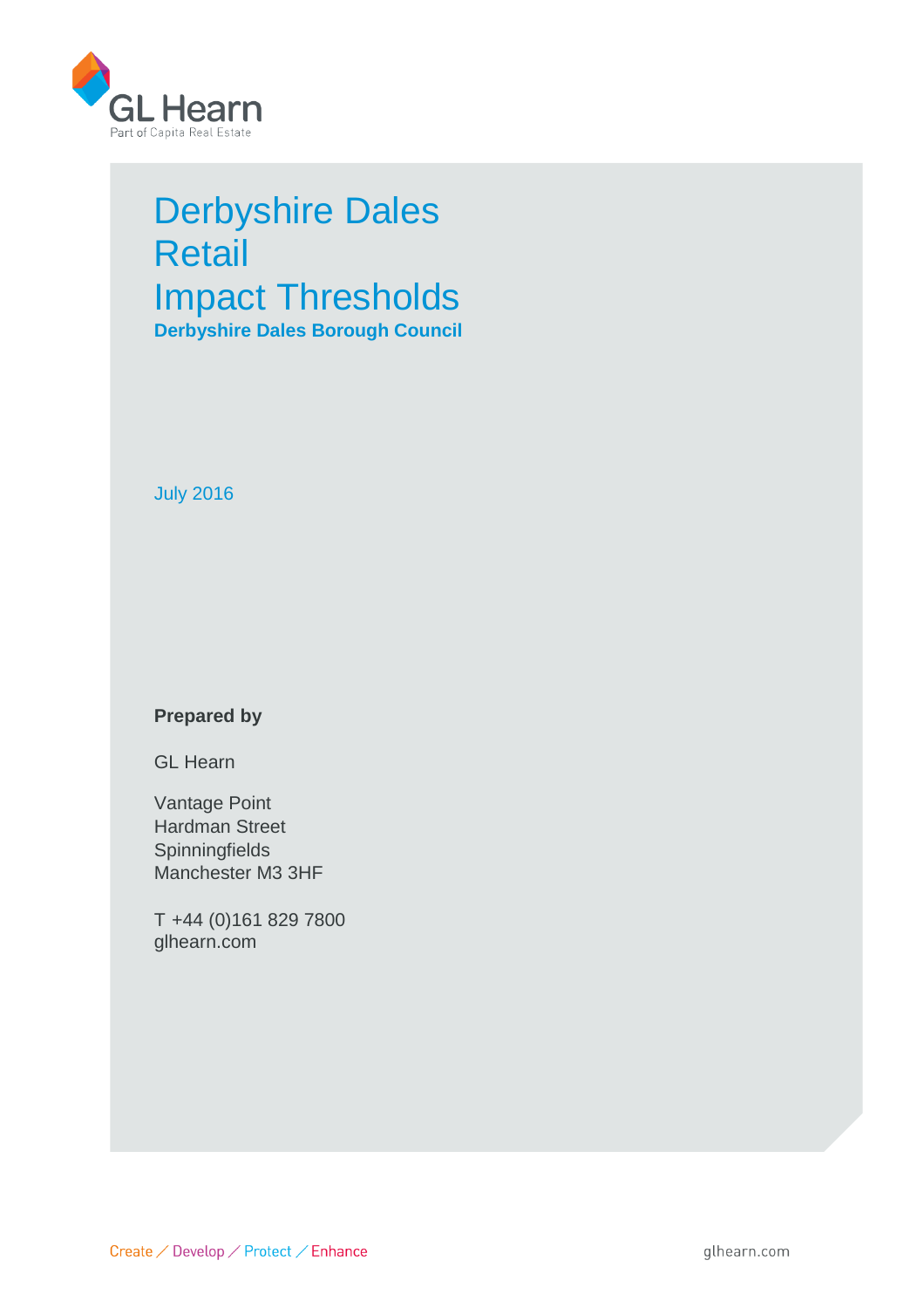# **Contents**

| <b>Section</b> |                                            | Page           |
|----------------|--------------------------------------------|----------------|
| 1              | <b>INTRODUCTION</b>                        | 4              |
| $\mathbf{2}$   | <b>POLICY OVERVIEW</b>                     | $5\phantom{1}$ |
| 3              | <b>RETAIL DEVELOPMENT TRENDS</b>           | 7              |
| 4              | <b>HEALTH OF EXISTING CENTRES</b>          | 9              |
| 5              | <b>EXISTING FLOORSPACE CHARACTERISTICS</b> | 11             |
| 6              | <b>RETAIL PROPOSALS</b>                    | 14             |
| 7              | <b>CONCLUSIONS AND RECOMMENDATIONS</b>     | 15             |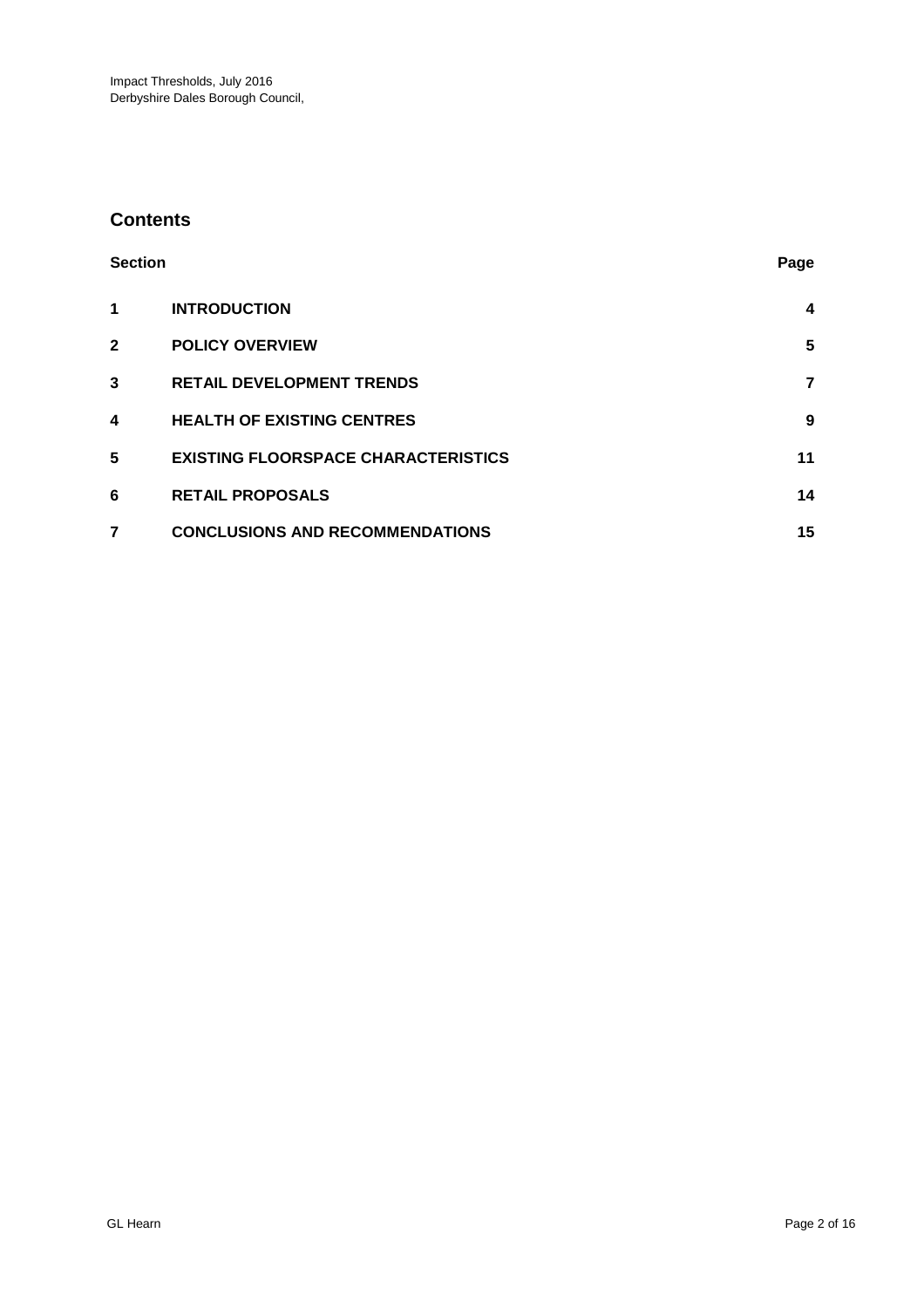# **Quality Standards Control**

The signatories below verify that this document has been prepared in accordance with our quality control requirements. These procedures do not affect the content and views expressed by the originator.

This document must only be treated as a draft unless it is has been signed by the Originators and approved by a Business or Associate Director.

DATE ORIGINATORS APPROVED July 2016 **Phil Robinson** Phil Robinson **Nick Ireland** Planning Associate Director Planning Director

f dduniau

Quelono

#### Limitations

This document has been prepared for the stated objective and should not be used for any other purpose without the prior written authority of GL Hearn; we accept no responsibility or liability for the consequences of this document being used for a purpose other than for which it was commissioned.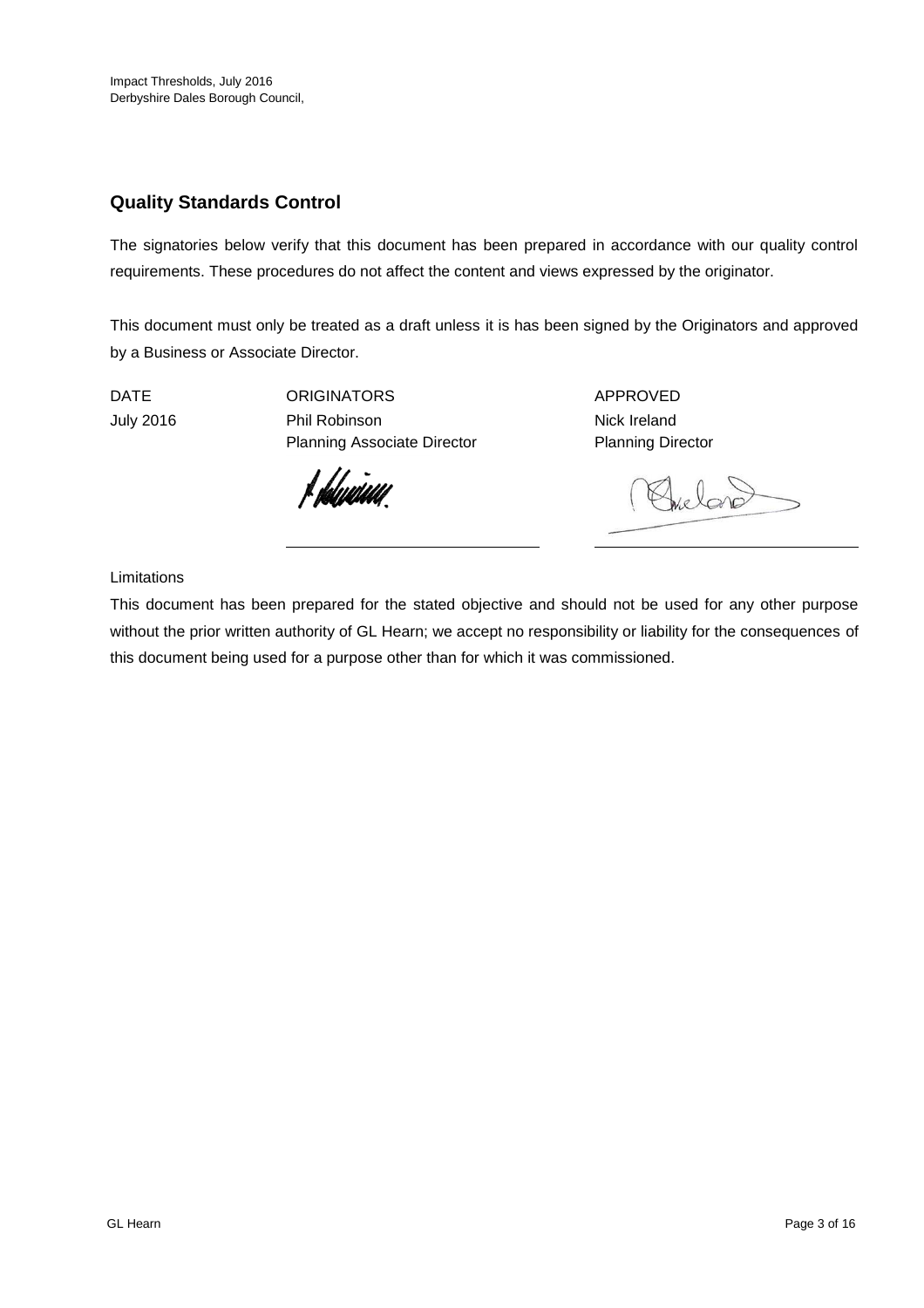## **1 INTRODUCTION**

- 1.1 The Derbyshire Dales Draft Local Plan sets out the overall vision, objectives and policies for the future development of those parts of the Derbyshire Dales that lie outside of the Peak District National Park up to 2033 The draft plan was subject to consultation between 7 April and 19 May 2016.
- 1.2 During the consultation process comments were received on a number of Policies, including Policy EC5 which seeks, amongst other things, to identify a local impact threshold of 200sqm. Some comments raised concerns over a lack of an evidence base to justify the proposed floorspace threshold figure.
- 1.3 In order to address these comments, this report seeks to consider the following interrelated matters which are relevant to the setting of a local threshold:
	- Policy overview;
	- Development trends;
	- Health of existing centres;
	- Existing town centre floorspace characteristics; and
	- Recent retail proposals.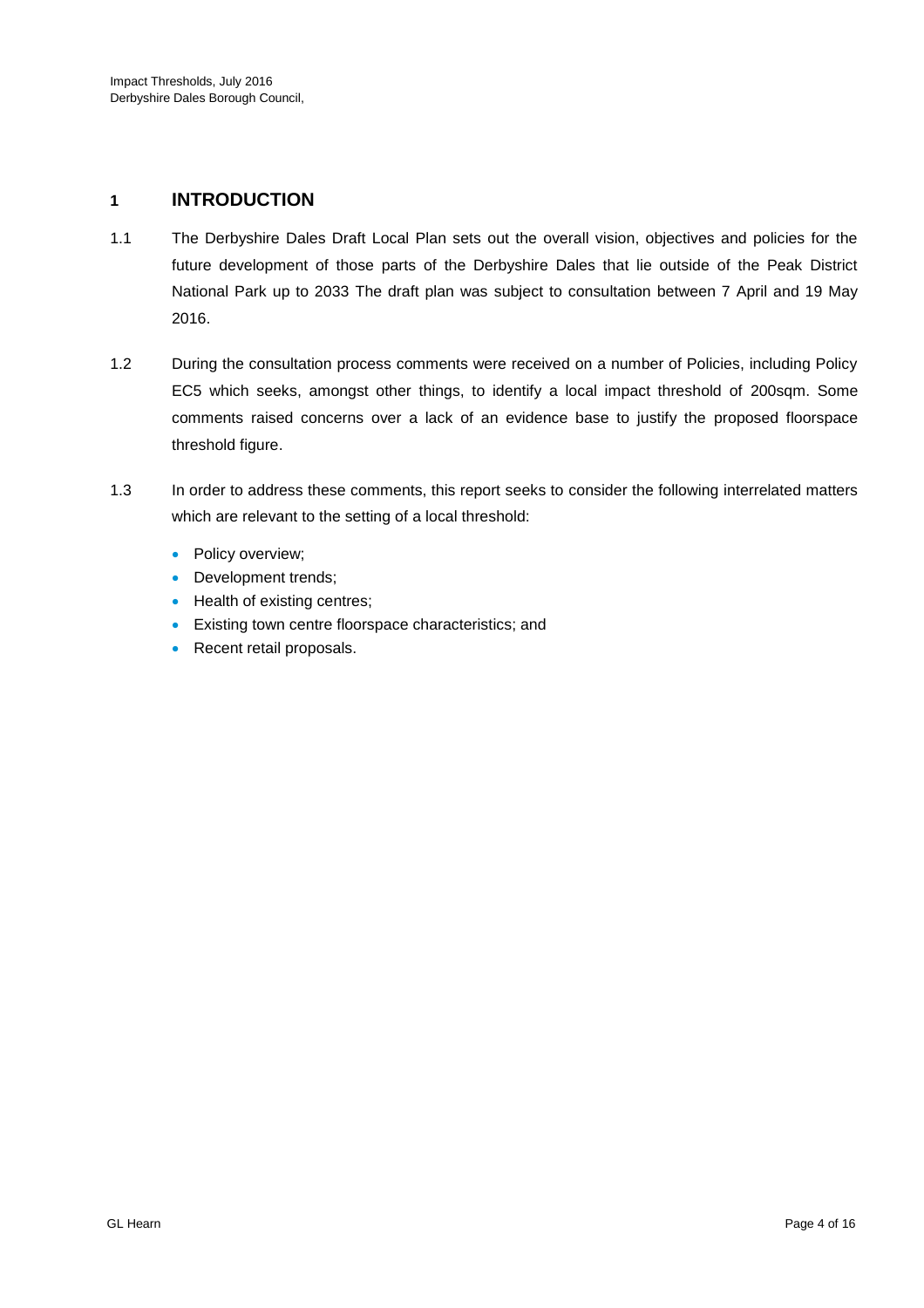# **2 POLICY OVERVIEW**

2.1 The Derbyshire Dales Draft Local Plan has been prepared in line with the National Planning Policy Framework (NPPF) and the National Planning Practice Guidance (PPG). The NPPF provides guidance for Council's when considering setting a locally appropriate threshold.

National Guidance

- 2.2 Paragraph 23 of the NPPF identifies a series of elements which Local Planning Authorities should consider when preparing Local Plans. These include:
	- recognising town centres as the heart of their communities and pursue policies to support their viability and vitality; and
	- setting policies for the consideration of proposals for main town centre uses which cannot be accommodated in or adjacent to town centres;
- 2.3 Following on from this are a number of paragraphs which identify how planning applications should be considered. Paragraph 24 identifies that:

*Local planning authorities should apply a sequential test to planning applications for main town centre uses that are not in an existing centre and are not in accordance with an up-todate Local Plan.*

2.4 Thereafter paragraph 26 states;

*When assessing applications for retail, leisure and office development outside of town centres, which are not in accordance with an up-to-date Local Plan, local planning authorities should require an impact assessment if the development is over a proportionate, locally set floorspace threshold (if there is no locally set threshold, the default threshold is 2,500 sq m)*

2.5 The NPPG provides further guidance on the application of the NPPF. Paragraph: 016 Reference ID: 2b-016-20140306 identifies "when should the impact test be used?" This identifies that:

In setting a locally appropriate threshold it will be important to consider the following:

- *scale of proposals relative to town centres*
- *the existing viability and vitality of town centres*
- *cumulative effects of recent developments*
- *whether local town centres are vulnerable*
- *likely effects of development on any town centre strategy*
- *impact on any other planned investment*

Local Policies

2.6 The Derbyshire Dales Draft Local Plan includes Policy EC5. This relates to Town and Local Centres and identifies the Council's proposed local impact threshold. The current wording of the policy states;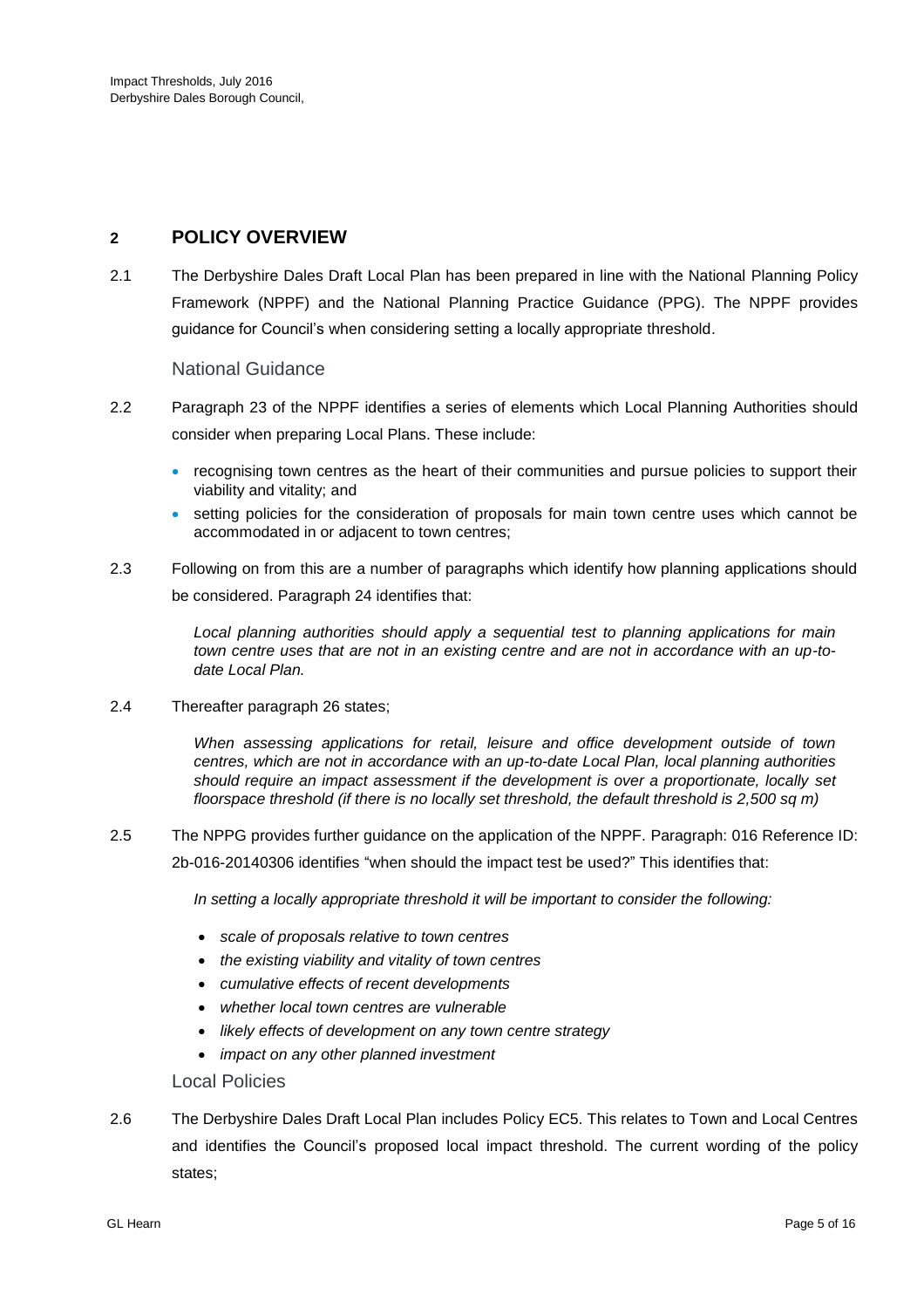*The District Council will seek to maintain and where possible, enhance the vitality and viability of town centres, district centres and local centres as defined on the Policies Map in accordance with their function, scale and identified development needs….* 

*This will be achieved by (amongst other things)…requiring major town centre use developments (including large extensions to existing stores) of 200 square metres (net sales*  for A1) or more outside the defined centres of Matlock, Darley Dale, Wirksworth and *Ashbourne to demonstrate compliance with the sequential approach to development….. and be supported by an impact assessment.* 

- 2.7 The Derbyshire Dales Retail Study Update (DDRSU) was published in late 2015 as part of the evidence base to support the draft Local Plan. The study included assessment of the quantitative capacity for retail floorspace within the District, and assessed the performance of town centres within the District
- 2.8 The quantitative element of the Retail Study Update indicated that using a constant market share approach the level of commitments across the district will absorb all the forecast growth in expenditure leaving no residual expenditure to support new floorspace.
- 2.9 For comparison goods, floorspace capacity is not expected to emerge until 2030 when £3.7 million of residual expenditure should be in a position to support 452 sqm of new net comparison retail floorspace. This capacity will grow to 1,332 sqm (net) by 2033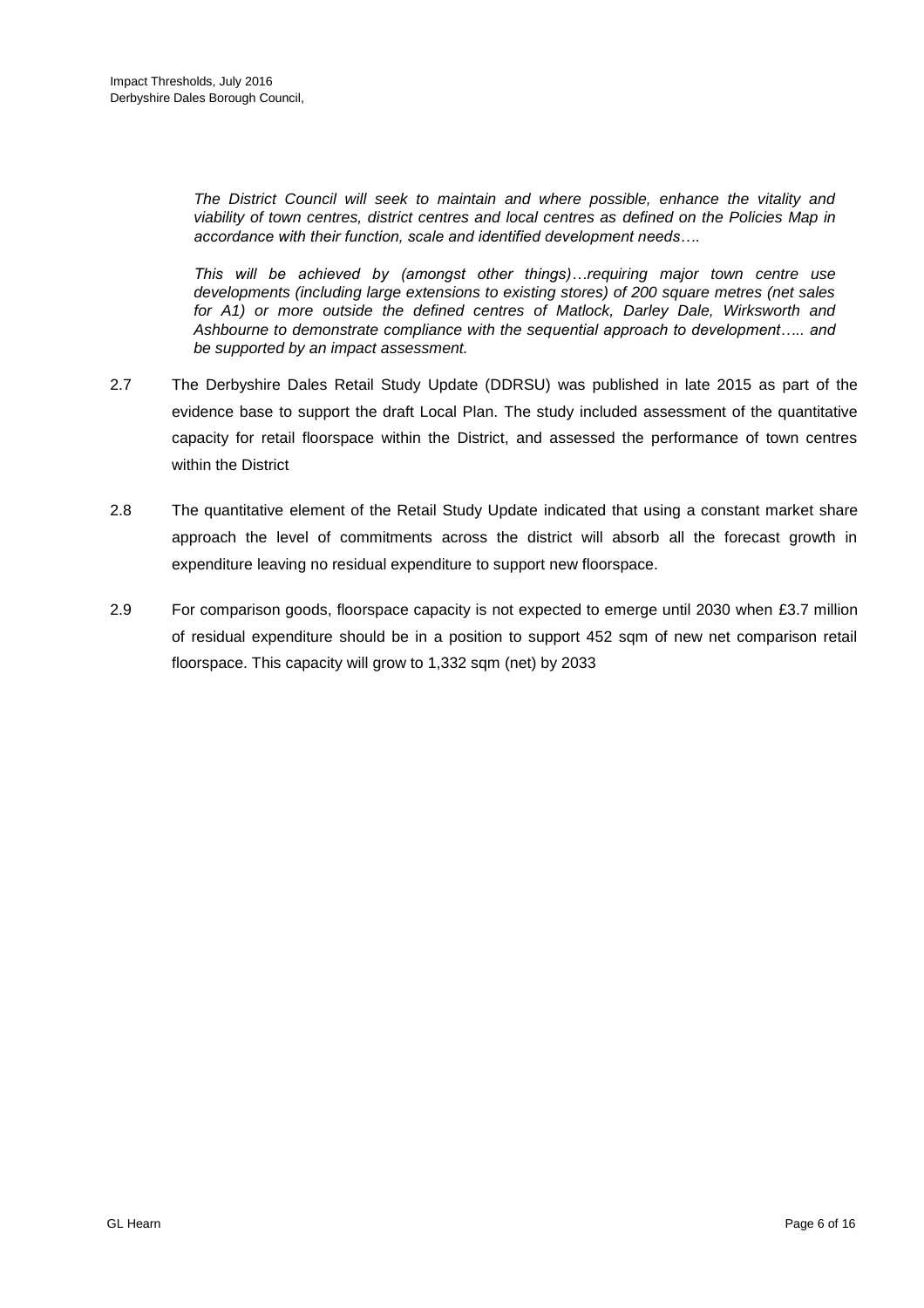## **3 RETAIL DEVELOPMENT TRENDS**

- 3.1 This section briefly considerers the main drivers and trends in retail and commercial leisure within the UK. The analysis draws upon a number of published data sources including; Goad Plan data, Experian, BCSC, Family Expenditure Survey, Centre for Retail Research, BFI and Mintel.
- 3.2 The internet and advances in mobile technology are increasingly affecting shopping behaviour. The pace of growth in non-store retailing is starting to slow but is still expected to outpace the growth in traditional retail expenditure in the short to medium-term.
- 3.3 Home delivery (or 'store-to door') has become very common in the convenience sector, where goods are sourced from stores with a physical presence. While the spend might end up as turnover in the same store, such transactions do not translate to activity on the high street and remove the potential for linked shopping, this trend is undermining the anchoring role that large foodstore operators traditionally fulfil in well-configured centres.
- 3.4 Home delivery of comparison goods are commonly sourced from far afield (possibly even abroad), the steepening of this trend results in increased leakage and reduces the volume of available expenditure that can support local traders on the high street.

# Convenience Shopping

- 3.5 The pace of expansion of convenience operator representation has slowed dramatically with major foodstores effectively stopping their drive for large format stores. Small convenience stores have proliferated more recently with Tesco, Sainsbury's, Morrison's and Co-op all competing for suitable sites in town centres and accessible out-of-centre locations.
- 3.6 The changing UK demographics are also having a major impact on the food and grocery sector. There is a move back to city centres, especially among younger people who are 'time poor' and relatively 'cash rich'. These city centre dwellers are much less likely to own a car and so also much less likely to use a food superstore on a regular basis
- 3.7 Elsewhere, an ageing population profile is leading to a rise in time rich consumers who are likely to make more frequent small trips rather than do large weekly shops. The contrasting requirements of these markets means that retailers are seeking to open a variety of stores with a particular current focus on small convenience stores. Typically these have a floorspace less than 280 sqm (net) in order that they are not subject to Sunday Trading restrictions.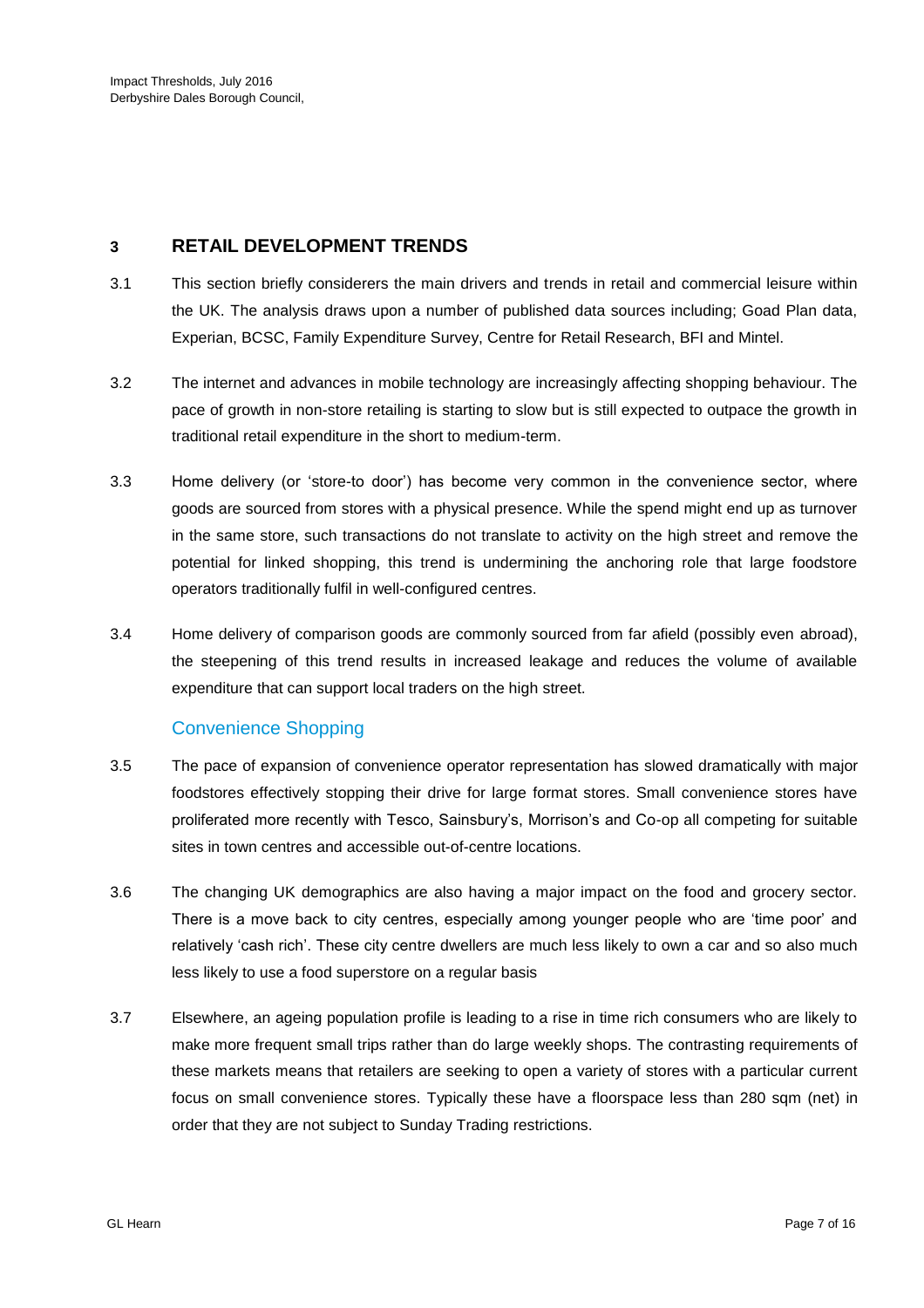3.8 Mintel identifies that the recession – allied with a period of higher inflation – has had an impact on consumer behaviour and the wider dynamics of grocery retailing. Price, or specifically value, is now identified as the key issue for consumers, and more shoppers are assessing whether purchases represent value for money. This change in customer behaviour is fuelling the growth in the 'discounters' namely Aldi and Lidl. These stores are gaining share because they have made a small, but significant move to the middle ground of food retailing, with wider ranges, much better fresh foods, some branded products and some premium lines. Their main attraction remains value for money (and not just low prices).

# Comparison Shopping

- 3.9 Comparison retailing has been greatly affected by the economic cycle in recent years. A number of high street retailers have fallen into administration in recent years (Comet, Jessops, Blockbuster, HMV, Borders, JJB Sports, Woolworths, Game, Peacocks, Firetrap, Habitat, Barratts, Past Times and Clinton Cards. BHS were the most significant casualty of 2016) leaving vacancies in town centres across the country. However comparison expenditure is set to improve over the coming years as the UK advances further out of recession, such that the departure of national multiple retailers has created opportunities for independent retailers by removing strong competition and freeing up well situated premises for occupation.
- 3.10 Comparison retailers have also responded to market conditions. The bulky goods warehouse sector has rationalised, including a number of mergers and failures, and scaled down store sizes. Other traditional high street retailers often seek large out-of-centre stores, for example Boots, TK Maxx and Poundstretcher. Matalan has also opened numerous discount clothing stores across the UK. Sports clothing retail warehouses including Decathlon and Sports Direct have also expanded out-ofcentre.
- 3.11 Within town centres, many high street multiple comparison retailers have changed their format. High street national multiples have increasingly sought larger modern shop units (over 200 sq.m) with an increasing polarisation of activity into the larger regional and sub-regional centres.

#### **Summary**

- 3.12 Recent trends in the convenience market have been towards smaller 'discounter' supermarkets, typically less than the 2,500 sqm threshold identified in the NPPF, along with the smaller local convenience stores less than 280 sqm net.
- 3.13 In terms of recent comparison trends these have seen the rationalisation of larger bulky goods warehousing, with some comparison stores moving out of centres to occupy this floorspace. at the same time National retailers are typically consolidating their portfolios but into larger shop units in higher order centres.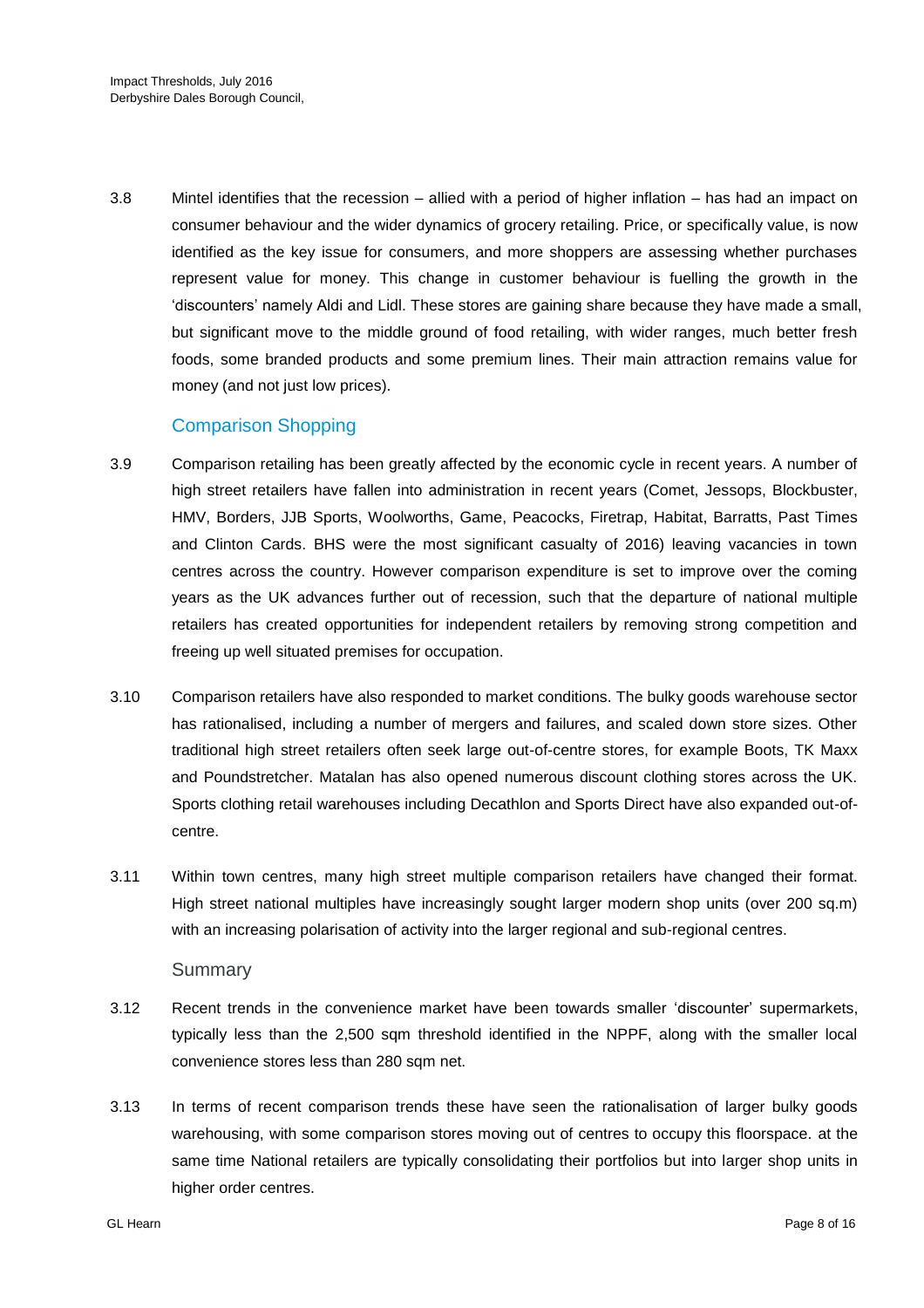# **4 HEALTH OF EXISTING CENTRES**

- 4.1 As required by the NPPF and NPPG the DDRSU included vitality and viability assessments for the district's centres. This also included an overview of potential development opportunities within the centres.
- 4.2 Below is a summary of Matlock, Ashbourne, Wirksworth and Darley Dale as referred to in Policy EC5;

#### **Matlock**

- 4.3 Matlock is a healthy centre and acts as a focal point for the wider surrounding area and as such provides a range of national retail operators, which include a series of 'attractors' such as Sainsbury's, Co-op, Iceland, Wilkinsons and M&Co along with banks, services and offices with occupiers such as Derbyshire Dales County Council.
- 4.4 The centre is attractive and well maintained and has a reasonable environment which is only reduced by the level of traffic travelling through. Pedestrian levels are good and there are plenty of units such as coffee shops to increase dwell time, coupled with a number of units selling items such as antiques and second hand goods, which are likely to be catering for more tourist trade.
- 4.5 The identified development opportunity could strengthen the offer in to the western part of the centre and this should be pursued to ensure that a large prominent unit on one of the main access roads does not remain vacant as this would detract from the overall health of the centre.
- 4.6 At the time of the preparation of the DDRSU the Co-op unit fronting Bakewell Road was in the process of closing in order that it be converted into an Marks and Spencer Simply Food. There may still be a small redevelopment site adjacent to the Simply Food site which could be a redevelopment opportunity. The DDRSU recommended a mixed use scheme or the re-provision of the covered market should be considered in any redevelopment scheme.

### Ashbourne

4.7 Ashbourne is a healthy centre and acts as a focal point for the wider surrounding area and as such provides a range of national retail operators, which include a series of 'attractors' such as Sainsbury's, Waitrose Co-op, M&Co and Boots along with banks, services and offices including Council offices. The number of vacant units at the time was low at 5.9% when the national average was 11.4%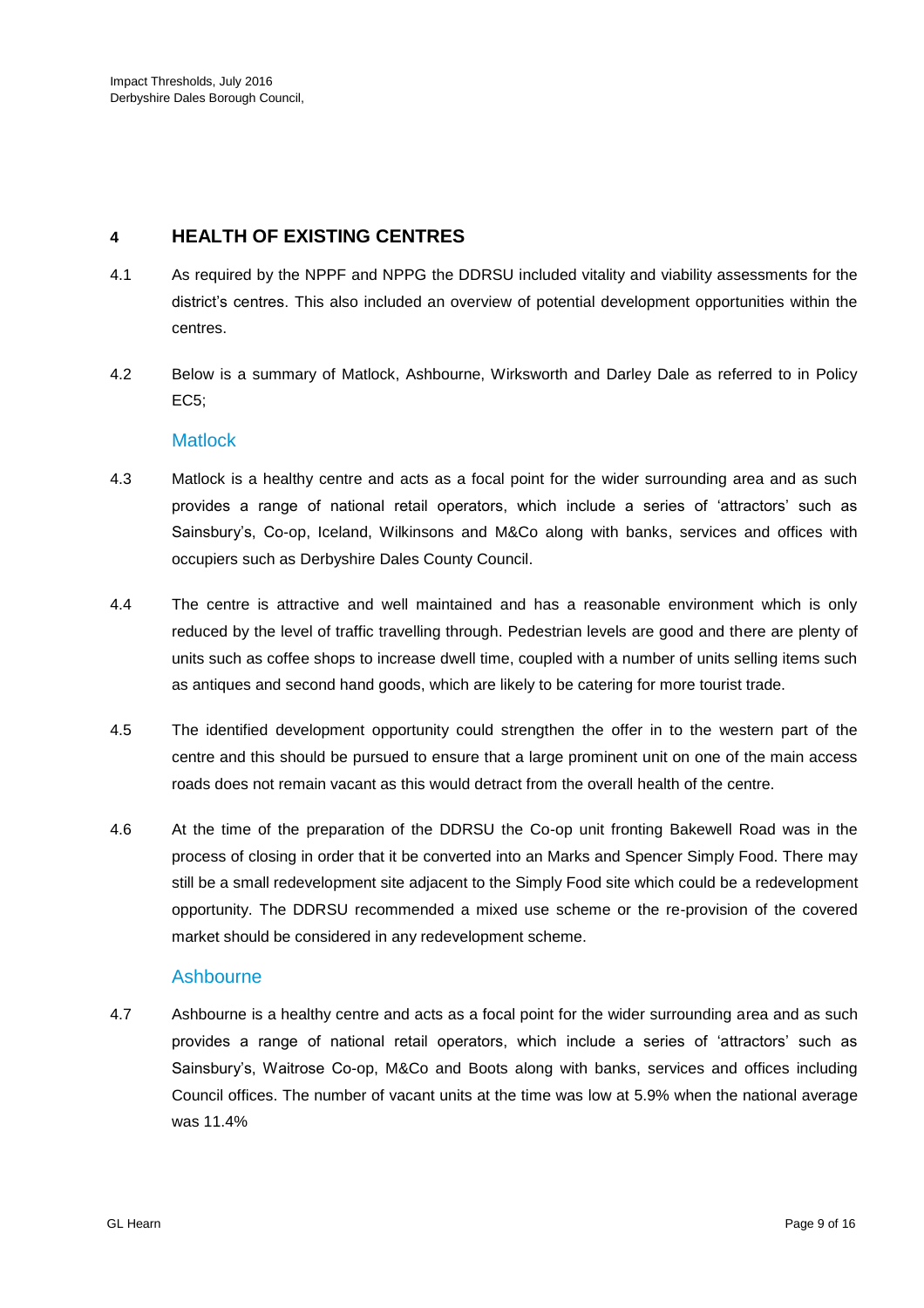- 4.8 The centre is attractive and well maintained and has a reasonable environment which is only reduced by the high level of traffic travelling through. Pedestrian levels are good and there are plenty of units such as coffee shops to increase dwell time, coupled with a number of units selling items such as antiques and second hand goods, which are likely to be catering for more tourist trade.
- 4.9 There was only one potential development opportunity of the vacant former pet store and adjacent Ashbourne Community Transport buildings, which are located towards the north of the Sainsburys.

#### **Wirksworth**

- 4.10 Wirksworth predominantly serves a very local catchment and that is reflected in the high number of local independent traders and limited national operators. The centre would seem to adequately serve their needs as well as some tourist needs given the high numbers of A4 units.
- 4.11 The centre is attractive and well maintained and has a pleasant environment and overall the number of vacant units is low indicating a healthy centre

#### Darley Dale

4.12 Darley Dale is a relatively healthy centre with a good range of services and only two vacant units. The centre appears to be well kempt, the majority of buildings are of high quality and there are no signs of crime. Due to the disjointed nature of the centre, it does experience low pedestrian flows and a lacking focal point for the centre. The centre feels quite disjointed and sporadic. Despite this, the centre appears to be healthy and fills its role as a secondary location rather than a main destination in itself.

#### Summary

- 4.13 Overall the assessments identified that the district's centres were considered to be healthy and thriving. There are few development opportunities, but these should be supported and delivered where possible.
- 4.14 Despite overall the centres are currently in good health, this does not suggest that there could be no adverse impacts from edge or out of centre proposals either on an individual or a cumulative basis
- 4.15 In order for the existing centres to maintain and where possible enhance their vitality and viability it will be important for the Council to carefully consider retail proposals which come forward which are not within these existing centres and which could have an impact upon them.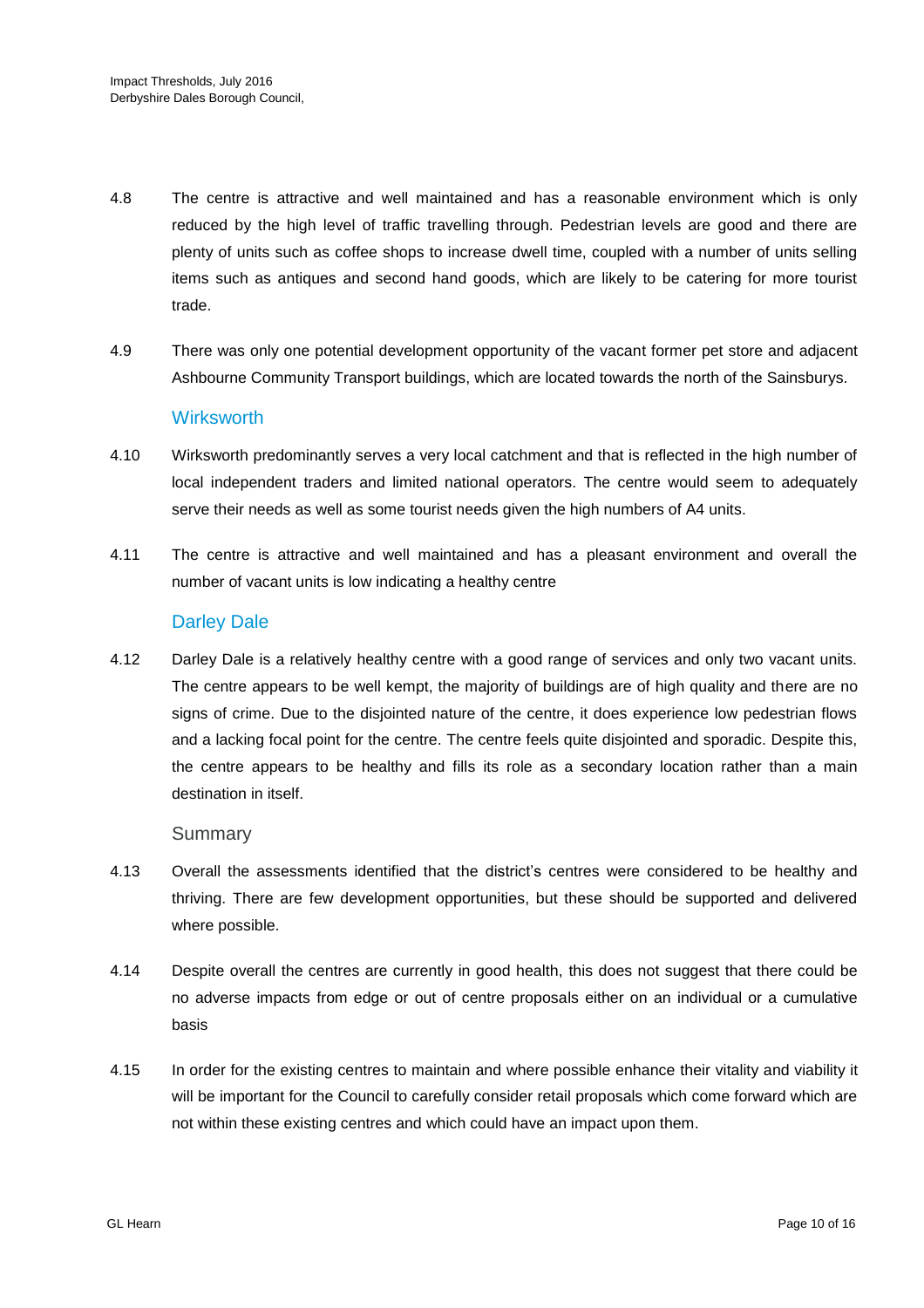# **5 EXISTING FLOORSPACE CHARACTERISTICS**

- 5.1 The vitality and viability assessment within the DDRSU focused on the indicators identified in the PPG to determine the health of the centres. In order to expand on the information within the DDRU, further retail floorspace information has been obtained from GOAD.
- 5.2 GOAD information is available for the three largest centres of Matlock of Ashbourne. It is around these centres that majority of recent retail applications have been proposed and using the largest centres, would indicate the upper limits for the floorspace averages.
- 5.3 The tables below identify the unit breakdown for the centres as identified by GOAD from their latest centre surveys in September 2015. This identifies that A1 retailing uses are the most prominent uses in all of the centres.

| <b>Units</b>       |     | <b>Matlock Ashbourne</b> |
|--------------------|-----|--------------------------|
| A1                 | 92  | 100                      |
| Comparison         |     |                          |
| A <sub>1</sub>     | 13  | 16                       |
| <b>Convenience</b> |     |                          |
| A2                 | 15  | 16                       |
| A <sub>3</sub>     | 9   | 11                       |
| A4                 | 5   | 9                        |
| A <sub>5</sub>     | 6   | 5                        |
| Other              | 29  | 25                       |
| <b>Vacant</b>      | 11  | 8                        |
| Total              | 180 | 190                      |

#### **Table 1: Centre Composition Analysis**

Source: GOAD

5.4 From the units within the various use classes, floorspace data has been identified in the table below. The information provided by GOAD is a gross floorspace figure, so this information is converted to a broad net floorspace figure on the basis of a 60% gross to net comparison for convenience stores and a 70% gross to net ratio for all other units.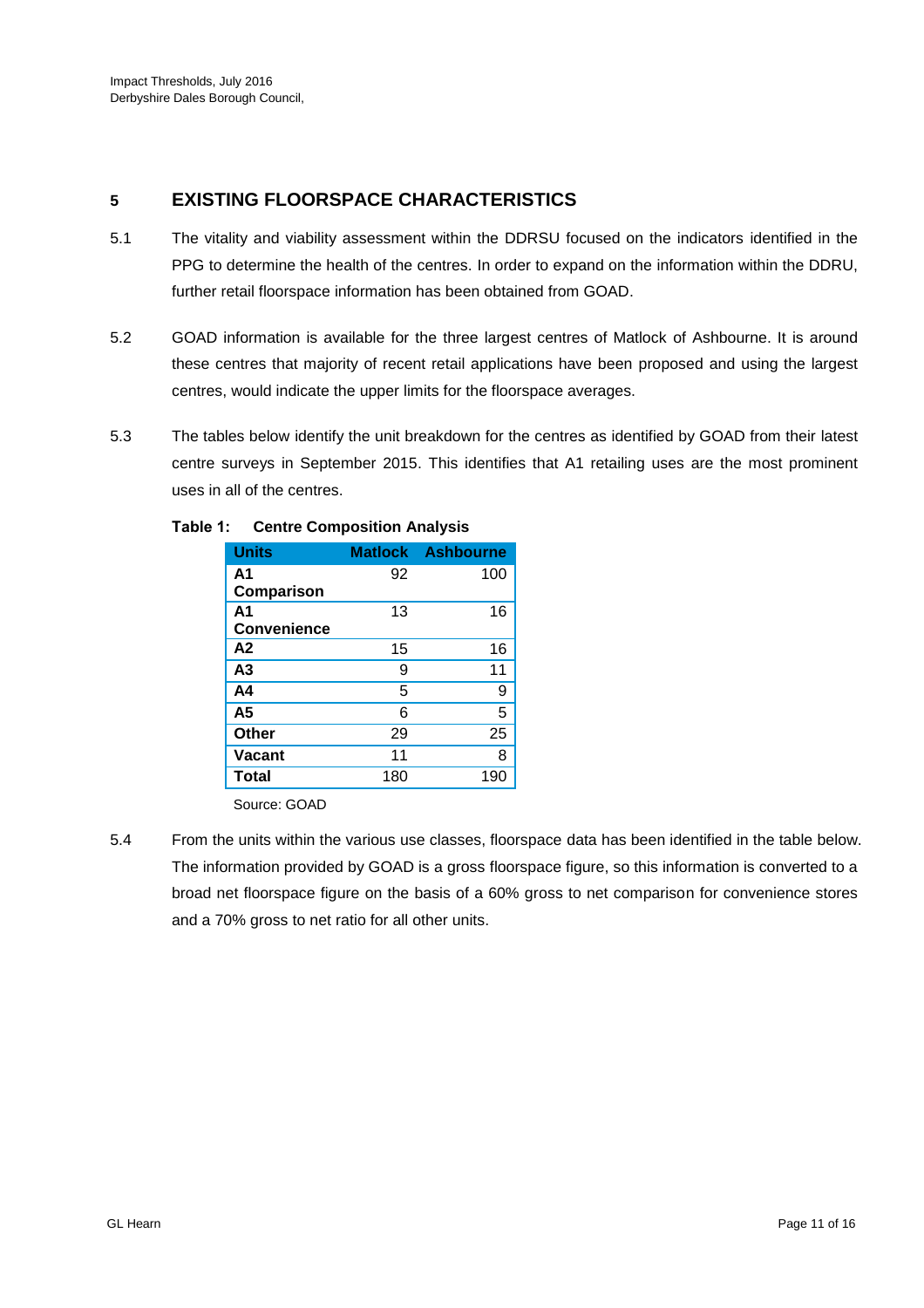| <b>Floorspace</b> | <b>Matlock</b> | <b>Ashbourne</b> |  |
|-------------------|----------------|------------------|--|
| A <sub>1</sub>    | 6,864          | 8,694            |  |
| comparison        |                |                  |  |
| A <sub>1</sub>    | 4,942          | 4,361            |  |
| convenience       |                |                  |  |
| A <sub>2</sub>    | 1,302          | 1,785            |  |
| A <sub>3</sub>    | 889            | 994              |  |
| A4                | 742            | 1,386            |  |
| A <sub>5</sub>    | 357            | 448              |  |
| <b>Other</b>      | 4,739          | 3,206            |  |
| Vacant            | 2,667          | 2,058            |  |
| <b>Total</b>      | 22,502         | 22,932           |  |

#### **Table 2: Composition Analysis – Net Floorspace**

Source: GOAD converted from gross to net at 70%, except convenience stores at 60%

5.5 Comparing the number of units and the associated floorspace within that use class, provides an indication of the average gross size of retail unit. This is provided in Table 3 below:

#### **Table 3: Composition Analysis – Average unit size (sqm)**

|                    | <b>Matlock</b> | <b>Ashbourne</b> | <b>Average</b> |
|--------------------|----------------|------------------|----------------|
| A <sub>1</sub>     | 75             | 87               | 81             |
| Comparison         |                |                  |                |
| A <sub>1</sub>     | 380            | 273              | 321            |
| <b>Convenience</b> |                |                  |                |
| A2                 | 87             | 112              | 100            |
| A <sub>3</sub>     | 99             | 90               | 94             |
| A <sub>4</sub>     | 148            | 154              | 152            |
| A <sub>5</sub>     | 60             | 90               | 73             |
| Other              | 163            | 128              | 147            |
| Vacant             | 242            | 257              | 249            |
| Average            | 125            | 121              | 123            |

- 5.6 The average size of the units within the centres is broadly similar and varies from 121sqm in Ashbourne to 125 sqm in Matlock. When focusing on the convenience and comparison elements of the centres, the average unit sizes range from 75sqm for Matlock's comparison units to 380 sqm for Matlock's convenience units
- 5.7 Across the centres, the average unit is 123sqm, with the convenience units 321 sqm and the comparison units 81 sqm on average.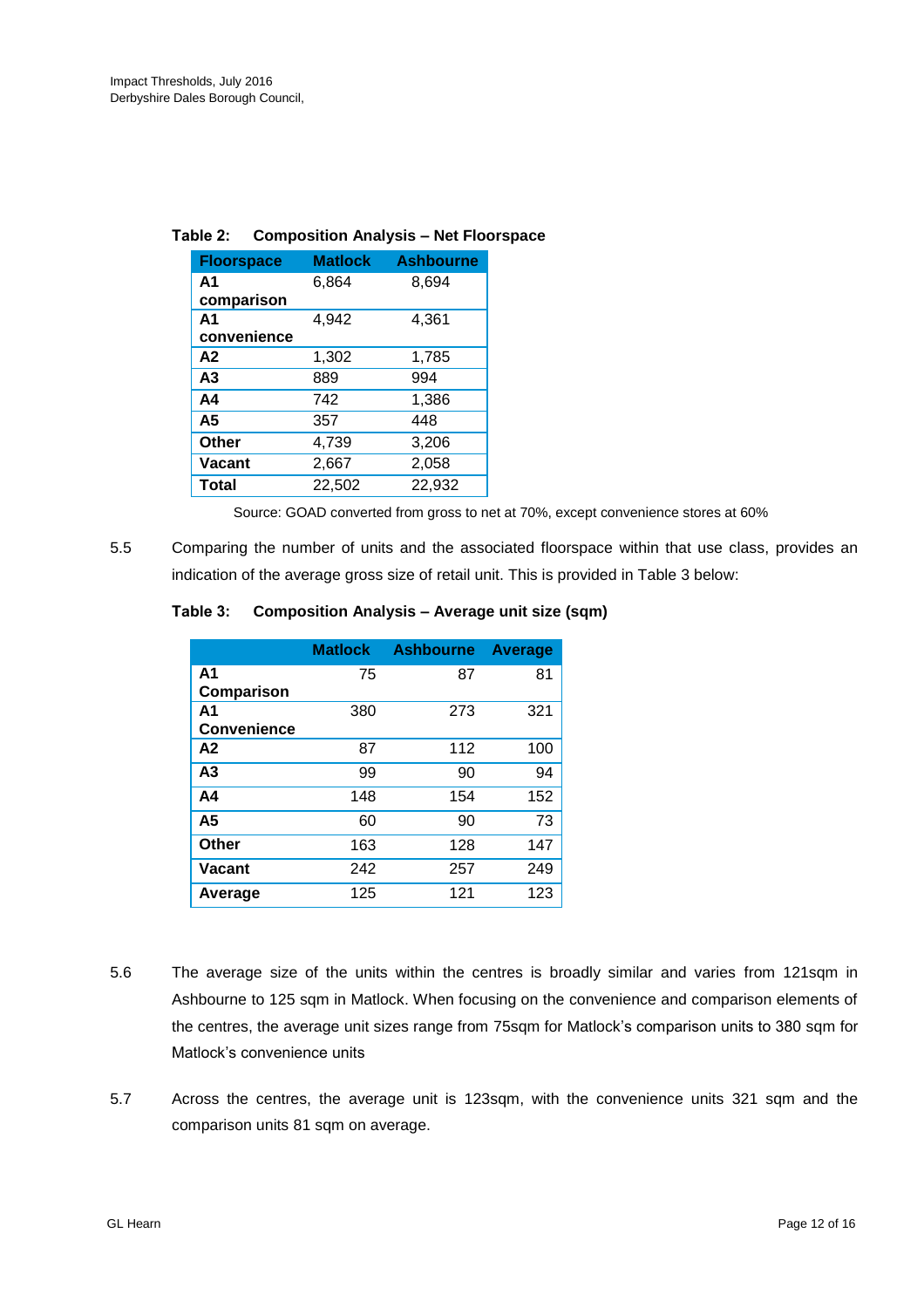- 5.8 The relevance of these existing average unit size comparisons when considering impact is the scale of proposals relative to existing centres and the individual type and size of units within them. When retail trade diversion is being assessed, the widely accepted approach is that 'like competes with like' and that the proximity of the proposal to a centre or centres will influence the level of diversion experienced. For example it would be reasonable to consider the impact of a proposal which would perform a potentially similar role, and thus potentially divert trade away from a centre giving rise to trading and consequential impacts.
- 5.9 Those consequential impacts could include reduced footfall within a centre and a lower propensity for linked trips/spending; impact upon continuing viability of retailing in centres; effect on vitality and viability; and the potential to attract investment into centres. It should also be recognised that impacts are cumulative and may gradually build up over a period of time.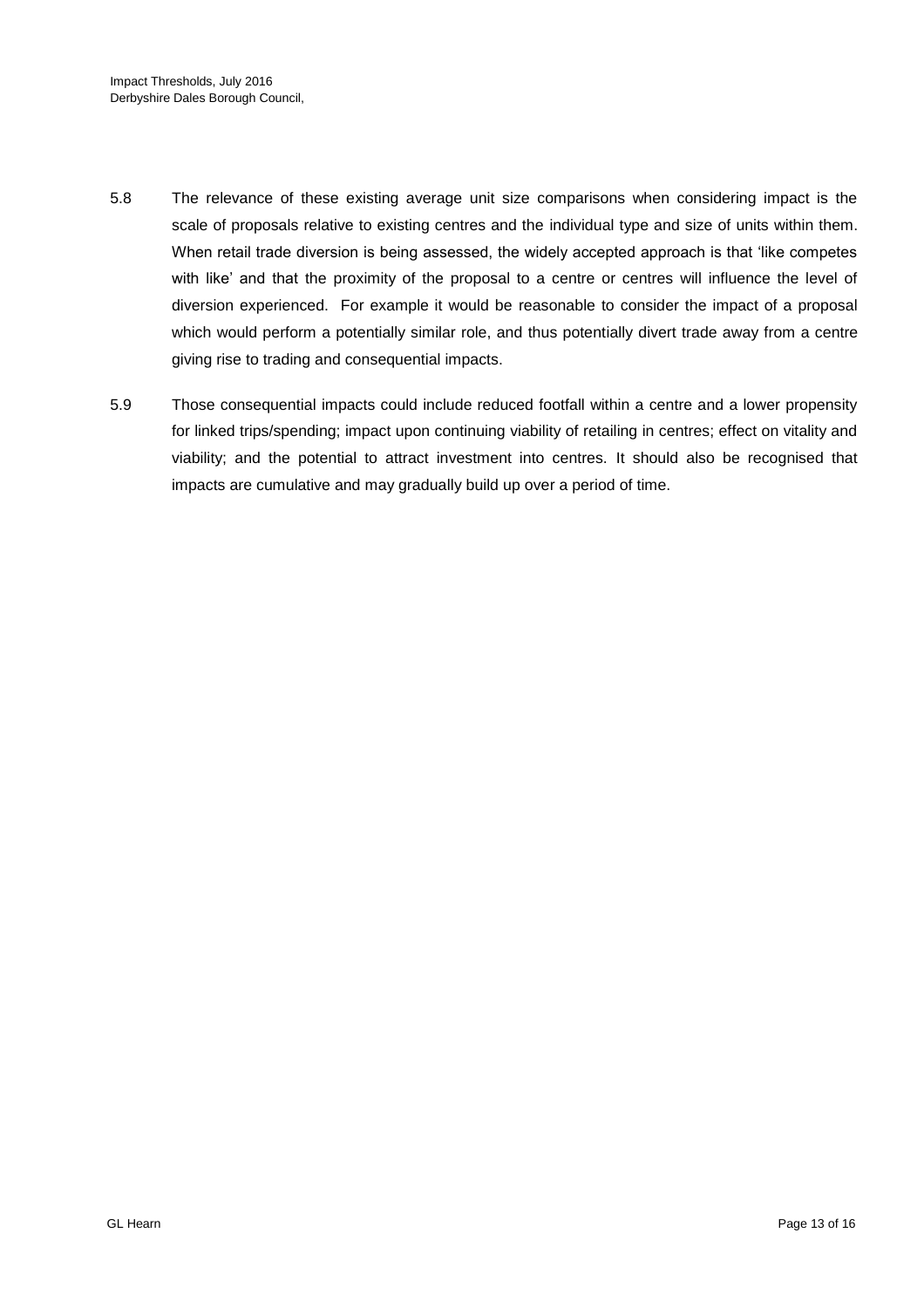# **6 RETAIL PROPOSALS**

- 6.1 At a local level, the Derbyshire Dales Council has provided details of retail (A1) planning permissions over the last 4 years. In total there have been five planning permissions granted for retail use which involve a change in retail floorspace.
- 6.2 An analysis of these applications by reference to their location either in centre or edge/out of centre show that 60% of the applications proposed development in out of centre locations.
- 6.3 The largest applications considered by the Council over the last few years have been submitted by the supermarket operators. These include an extension to the Sainsburys, which is located in the centre of Ashbourne of 2,147 sqm at ground floor level (1,613 sqm net) and 634 sqm at first floor level for 'back of house' space. In addition to this a new Aldi is now open for trading in an out of centre location in Ashbourne (1.254sqm net). It is noted that both of these applications were supported by retail assessments.
- 6.4 The remaining proposals are significantly smaller in scale. These permissions were for 125 sqm in Ashboure, with a separate proposal for 18 sqm and another proposing a reduction in floorspace of 13 sqm following a series of internal amendments to an existing building, both of which were in out of centre locations.
- 6.5 The overall average scale of the proposals which have come forwards recently totals 2,997 sqm (net), with an average size of 599 sqm. However if the out of centre proposals are considered in isolation, when the need to support a application with further retail information may be required, the average size of those proposals totals 420 sqm.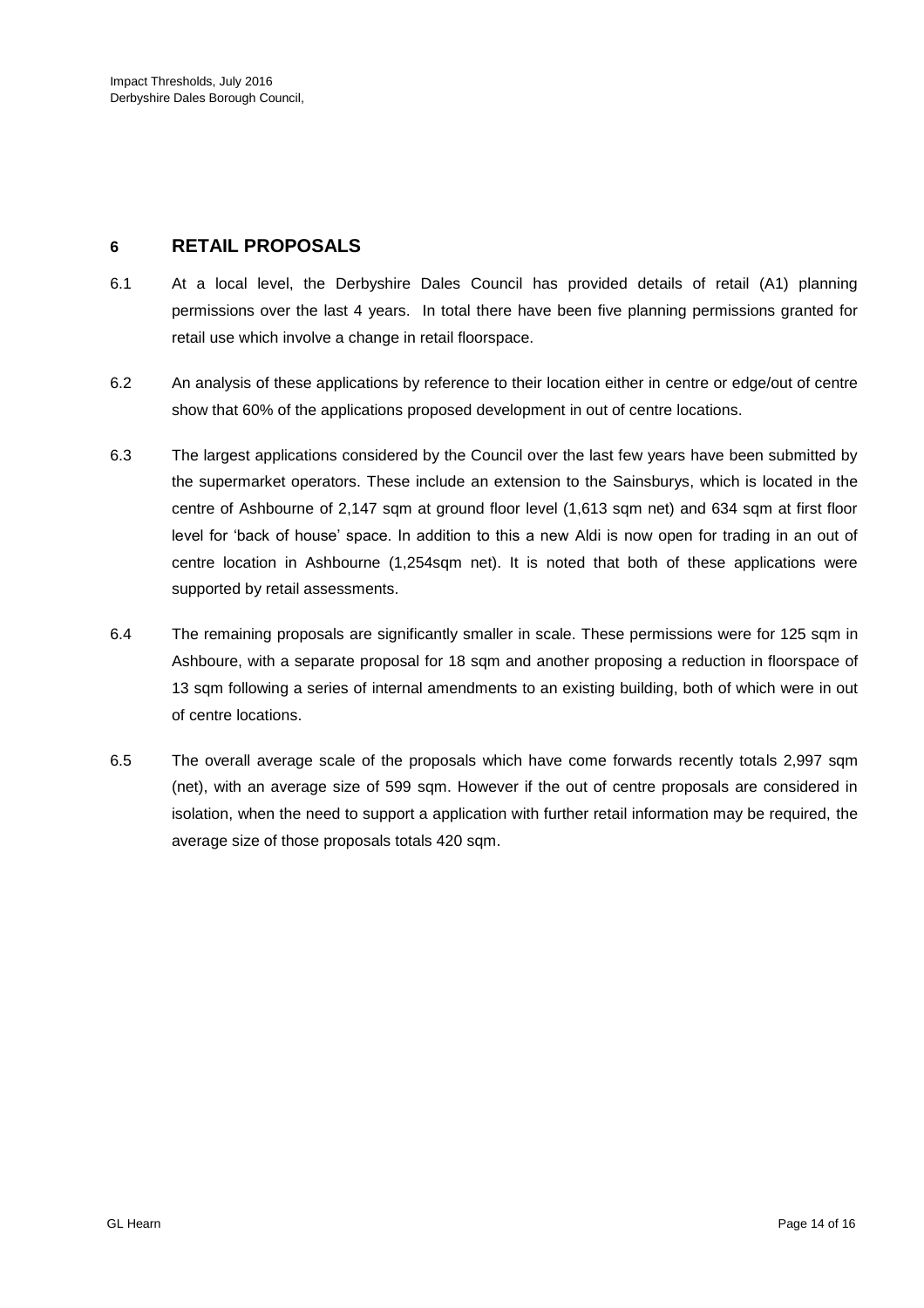# **7 CONCLUSIONS AND RECOMMENDATIONS**

- 7.1 The Derbyshire Dales Draft Local Plan sets out the overall vision, objectives and policies for the future development of those parts of the Derbyshire Dales that lie outside of the Peak District National Park up to 2033. The draft plan was subject to consultation between 7 April and 19 May 2016.
- 7.2 During the consultation process comments were received on a number of Policies, including Policy EC5 which seeks, amongst other things, to identify a local impact threshold of 200sqm. Some comments raised concerns over a lack of an evidence base to justify the figure.
- 7.3 In order to consider the appropriateness of a local floorspace threshold, a number of inter related issues have been considered. In terms of the NPPF, the sequential approach to development should be required for all town centre uses that are not within an existing centre and are not in accordance with an up to date local plan.
- 7.4 In terms of considering impacts, the assessments within the Derbyshire Dales Retail Study update identified that the district's centres were considered to be healthy and thriving.
- 7.5 As demonstrated in Section 5 the average size of the units within the centre varies from 121sqm in Ashbourne to 125sqm in Matlock. When focusing on the convenience and comparison elements of the centres, the average unit sizes range from 75sqm for Matlock's comparison units to 380sqm for Matlock's convenience units.
- 7.6 Across the centres, the average unit size is 123sqm, with the convenience units averaging 321sqm and the comparison units 81sqm on average.
- 7.7 The largest scale proposals which have come forwards recently have been submitted by foodstore operators. This is somewhat reflective of the wider retail market where the 'discounter' operators have been promoting stores less than the 2,500 sqm retail impact threshold in the NPPF, although it is noted that none of the smaller scale local convenience operators have promoted schemes in Derbyshire Dales since 2012.
- 7.8 The overall average scale of the proposals which have come forward recently totals 2,997 sqm (net), with an average size of 599 sqm. However if the out of centre proposals are considered in isolation, when the need to support an application with further retail information may be required, the average size of those proposals totals 420 sqm.